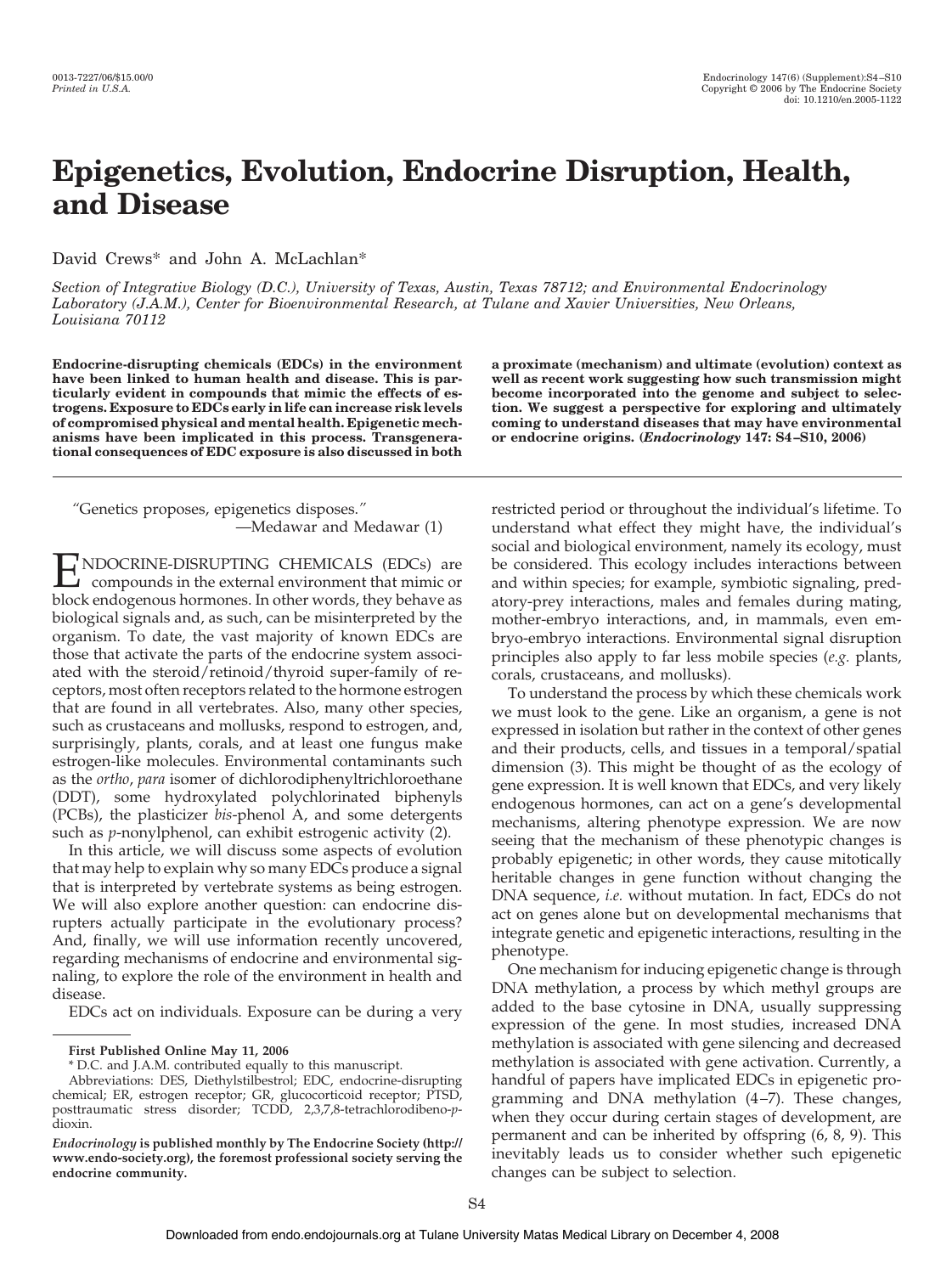# **Epigenetics**

Before the 1940s, the gene as the unit of heritable material was a theoretical concept without a physical identity. In 1942, C. H. Waddington (10) reintroduced the term epigenetics from classical embryology, ascribing to it the manifold ways that gene action and expression give rise to the phenotype (11). In developmental genetics today, however, the definition has become far more narrow and specific, referring principally to DNA-related mechanisms of inheritance such as methylation and chromatin remodeling resulting in the monoallelic silencing of genes in early mammalian development. This relatively recent area of research focuses on processes such as DNA methylation and histone modifications that are heritable in the short term but do not change the DNA or create mutations. Because manipulation of methylation patterns is often lethal, or at the least results in maladaptive traits or monsters, this method of research illuminates normal development by creating abnormalities or anomalies. Furthermore, although mechanisms such as DNA methylation are clearly involved in genomic imprinting, the signal for the imprint is not yet known.

Might natural hormones or EDCs be one of the signals? Hormones are known to epigenetically imprint genes in nonmammalian vertebrates. Work on epigenetic memory with the vitellogenin gene in frogs (12) shows that hormonal treatments early in life alter the response of hormonally regulated genes to the same or different hormones later in life. The first hormonal experience epigenetically alters the set point for the later hormone response. This process can be determined, in frogs, by methylation (13). The term epigenetic imprinting has also been used to describe a process in which estrogens in development cause persistent alterations in gene expression and reprogram cell fate (5, 14, 15). It has also been used to describe gene silencing observed in the carcinogenic process as well.

Epigenetic imprinting by EDCs or other hormones represents one potential mechanism for Waddington's concept of genetic assimilation, a direct outgrowth of his research in epigenetics. Based in part on his work with *Drosophila*, Waddington (10, 16) speculated that environmentally induced changes in phenotype could become incorporated into the genome as evidenced by the persistence of the phenotype even after the original selection pressure is relaxed. It is in this manner that selection might act on developmental pathways leading to adaptive change in the genome in conjunction with genetic mutation. Evidence has emerged in recent years that epigenetically mediated changes in phenotype can be stable over many generations. Indeed, in the annually reproducing plant *Linaria vulgaris*, an epigenetically determined variant has been maintained for over 250 yr (17). Furthermore, Ruden and colleagues (18) have documented epigenetic change that can be assimilated in *Drosophila*. As they point out, gene-associated tandem repeat expansions and contractions as well as retrotransposon mobilizations are epigenetically up-regulated during times of environmental and hormonal stress. Because such events can occur at rates up to 100,000 times higher than point mutations, this class of mutation potentially has a much greater effect on morphological evolution than do point mutations (19). This has led

Ruden *et al.* (20) to suggest that the regulation of the CpG methylation status of repetitive sequences in germ cells could increase the rate of morphological variation and thereby the rate of morphological evolution.

Likewise, Holliday (21, 22) has proposed that teratogens and, indeed, hormones could work through patterns of DNA methylation in the embryo, which may lead to developmental alteration in the offspring with persistent changes in the germ line. With regard to exogenous compounds altering genomically imprinted genes, *in vitro* incubation of preimplantation mouse blastocysts with 2,3,7,8-tetrachlorodibeno*p*-dioxin (TCDD, or dioxin) alters the pattern of DNA methylation in specific genes. *H19* and *IGF-2,* the affected genes, are also embryonically imprinted genes. TCDD, although not a ligand for the estrogen receptors (ER $\alpha$  or - $\beta$ ), has numerous associations with estrogen action at the molecular as well as functional levels, *e.g.* dioxin receptor (AhR) interacting with the ER $\alpha$  or - $\beta$  (23, 24) or TCDD-associated endometriosis in treated primates (25).

That epigenetic mechanisms may play a role in endocrine disruption helps explain the transgenerational effects of some hormonally active chemicals. Treatment with diethylstilbestrol (DES) during pregnancy results in vaginal adenocarcinoma in female offspring in humans (26) and mice (27). Female offspring of mice exposed to DES during pregnancy, when mated to control males, produce a second generation of females who, although not exposed to DES themselves, express this same rare genital tract cancer (8). This transgenerational transmission of a specific reproductive tract lesion would be hard to explain without invoking an epigenetic mechanism for heritable change and, given the finding of altered DNA methylation patterns in a specific uterine gene in mice treated developmentally with DES (4), we think a strong case can be made for such a conclusion. Newbold and colleagues (9) next showed that specific, rare genital tract cancers (rete testes cancers) are also expressed and therefore transmitted to the male offspring of females treated *in utero* with DES. In colloquial terms, this demonstrated the occurrence of reproductive tract tumors in the grandsons and granddaughters of mothers treated with DES. A possible mechanism for how DES exerts its action epigenetically has been proposed recently (28). The transmission of uniquely specific changes in the program of development in mice has implications for similarly exposed humans as well as the biology of hormonally induced disease.

It is likely that the transgenerational epigenetic effects seen with the environmental estrogen DES also occur with other EDCs. Rats treated with the estrogenic pesticide methoxychlor or the antiandrogenic fungicide vinclozolin during pregnancy produce male offspring that have decreased sperm capacity and fertility (6). Remarkably, the compromised fertility is passed through the adult male germ line for four generations with high penetrance. The authors demonstrated altered patterns of DNA methylation in the germ cells of generations two and three. Interestingly, individuals initially are fertile, but with age, fertility is reduced. This study is an elegant demonstration of epigenetic alteration in genes apparently important to reproductive function by two kinds of EDCs in an age-dependent manner.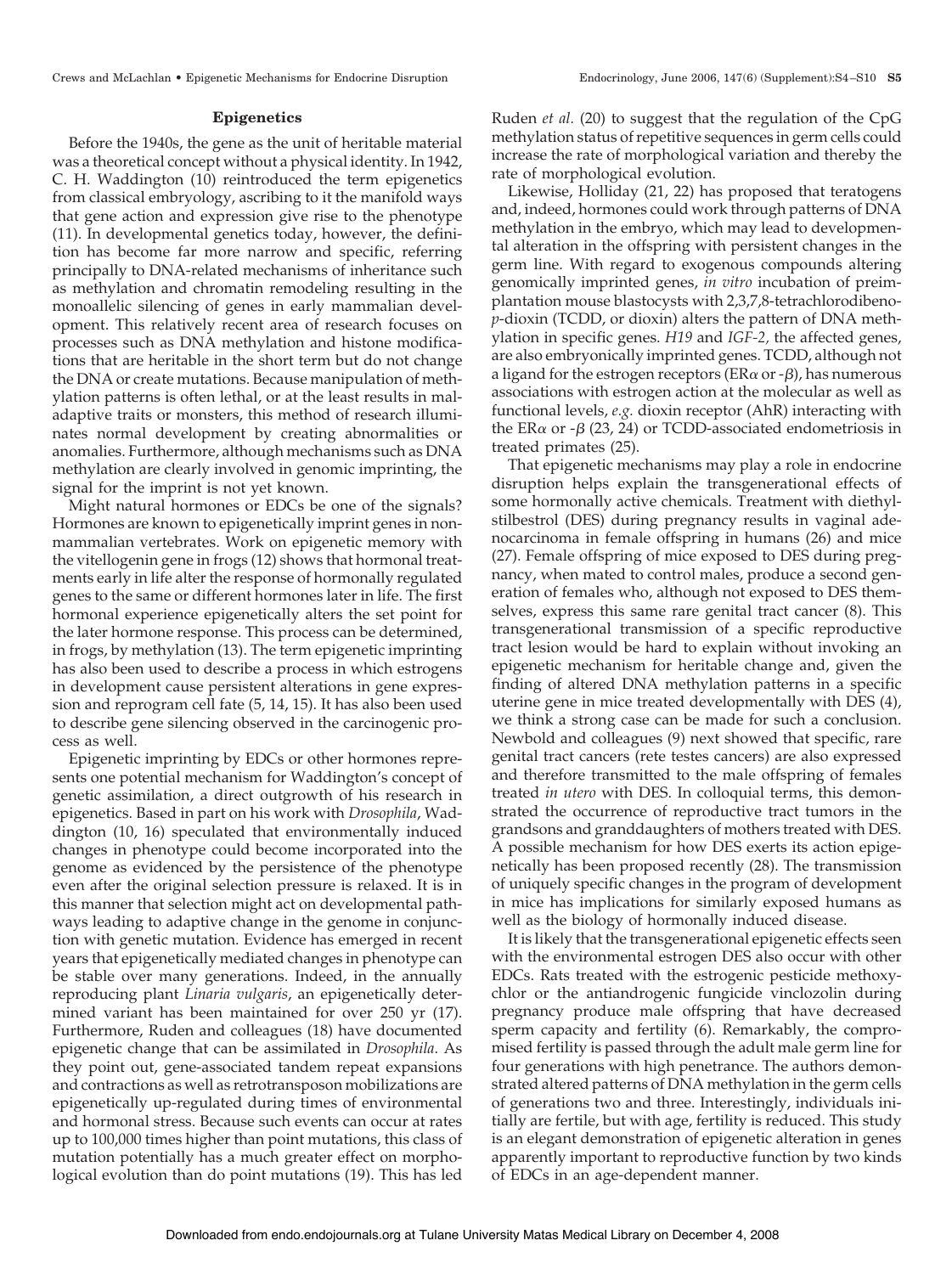# **Evolution**

According to neo-Darwinian Modern Synthesis, natural selection of heritable variation results in small but cumulative genetic changes. This gene-based theory has served adequately for explaining extant species, but it does not entirely explain observed variation (29, 30). New developments in evolutionary theory, or what some have termed the Second Synthesis, consider the interplay of genes and the environment along with development, especially the emergent nature of development. However, most studies continue to be restricted to narrow windows of embryonic development or, at the most, to a single life-history stage. They do not take into consideration the cumulative nature of critical experiences throughout the life cycle. This requires giving careful thought to an additional dimension, namely the social environment in which the individual lives, which itself has a genetic basis that can evolve.

Morphological evolution results from mutation and selection such that gene-level changes are incorporated into the genome. Another mechanism may also exist, namely the epigenetic regulation of tandem repeat expansions and contractions that occur in the germ line during times of stress (20, 31). An example of epigenetic variation whereby the environment induces stable phenotypic changes without any genetic change is that of ectopic bristle outgrowth from the eye in *Drosophila* (18). Similar processes may occur in the evolution of other, interdependent complex traits. That is, the individual, with its adapted morphological, physiological, and behavioral traits, can be both a result and a cause of evolutionary change.

The ability of the genotype to produce different phenotypes in response to different environments has been termed plasticity. Commonly, the time of maximal plasticity appears to be during development; however, the individual's capacity to respond to environmental change or insult with heritable phenotypic variation at a later stage may also be possible. This ability to facilitate change has been termed adaptability (32). It is likely that suites of genes underlie the fundamental plasticity of an organism, particularly during development or life-history transitions. This characteristic of trait variability, whether molecular, cellular, physiological, morphological, or behavioral, represents the leading edge of evolution.

Epigenomic regulation of a network of genes and their products more accurately reflects the evolutionary process, particularly as it relates to the heritability of complex traits (29, 33). In this instance, new traits are constructed as the constituent genes, and their products interact in a temporal, spatial, and conditional (tissue or external environment) context (34). The adaptive responses that emerge in turn set the stage for future variation. In this manner, evolution can be a tandem process involving first development, with its built-in flexible responsiveness to both gene products and environment, followed by selection, which dictates which variants are spread and maintained (35). In this sense, it might be said that the "genome learns from its experience" (36).

How likely is it that EDCs and other environmental signals could actually contribute to the process of evolution? In this present context, it is the persistence of the challenge of EDCs that yields to altered function over generations. For example, phytoestrogens (estrogenic compounds found in leguminous plants) can globally alter the pattern of methylation in mice exposed *in utero* (7). We have already mentioned that DES treatment of mice during development results in reproductive tract cancers, persistent up-regulation of key estrogen-responsive genes, and altered patterns of gene methylation in the affected genes (4) and that the cancer can be transmitted through two generations. In addition to DES, methoxychlor has been reported to increase global DNA methylation in uterine ribosomal DNA after *in utero* exposure; the alteration in methylation remains months after treatment (5). Recently, methoxychlor has been reported to alter the expression of *Hox* genes involved in the developmental patterning of the uterus (15). The finding that male infertility associated with prenatal exposure to the EDCs methoxychlor or vinclozolin in rats extends through four generations and is accompanied by altered methylation patterns in germ-cell DNA (6) suggests that EDCs have at least the potential for long-term change consistent with being a substrate for evolution. These and other studies provide insight into the mechanisms for epigenetic change that can be incorporated into a heritable system with functional significance in development.

A plausible scenario for the way in which EDCs may influence changes that lead to epigenetic inheritance is that EDC exposure might involve their ability to mimic the action of endogenous estrogens or by stressing the embryo by altering Hsp90 (20, 37). This in turn can result in methylation of imprinted genes during embryogenesis such that developmental pathways are affected. Consequent changes in DNA methylation patterns at CpG islands would be persistent and heritable. These CpG sites are often associated with 5' promoter regions of transcription factors and have a higher probability of undergoing mutation than other regions of the genome. But evidence suggesting that EDCs might reprogram methylation patterns that are then incorporated into the germ line, and hence transmitted to future generations, is still sparse.

This brings us to the role of behavioral plasticity in evolutionary change. Animals typically respond to changes in the environment by modifying their behavior, thereby changing their environment. Over generations, consequent modifications in anatomy, physiology, and patterns of gene regulation can arise out of the new environment's impact on the developmental processes associated with the new behavior. Such actions can be independent of mutational changes in the genotype. The "changes in behavior create the new variants on which natural selection works" (38). This is seen particularly clearly with sexual and reproductive behaviors (39). In nature, individuals (particularly females) actively discriminate and choose among potential mates; successful mating requires a reciprocal synchronicity in behavior and physiology among males and females (40). We know that EDCs influence the behavior of animals both in nature and in the lab (41, 42); might they also influence the embryo's developing nervous system such that, in adulthood, the individual's ability to discriminate and choose between possible mates is compromised? Extrapolating from altered behaviors to evolutionary significance is straightforward.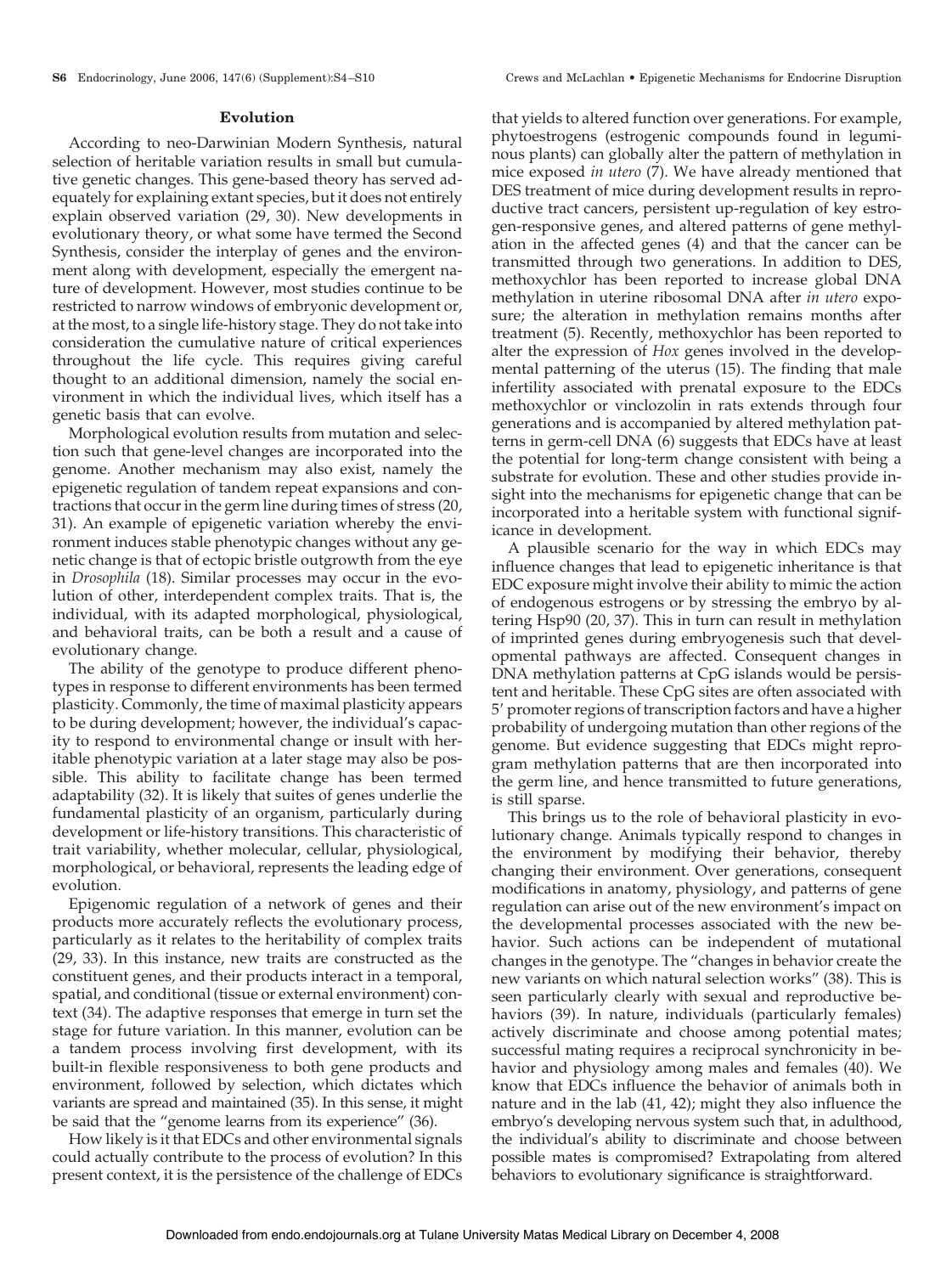## **Endocrine Disruption**

Endocrine disruption has been shown to be both acute (reversible) and long term, depending on the developmental stage at which the chemical is seen by the organism. Certainly, the acute effects of environmental estrogen in stimulating a target in an adult organism, such as vitellogenin induction by *p*-nonylphenol or *bis*-phenol A in male fish, frogs, reptiles, or birds (2) shows the power of environmental signaling. However, what is truly compelling are examples of permanent sex reversal such as that seen in turtles exposed early in development to PCBs (43) or the occurrence of pseudohermaphroditic polar bears in EDC-contaminated areas (44). There is a relationship between the developmental features of endocrine disruption and the evolutionary basis for this effect. This is a property of an evolutionarily ancient functional relationship between estrogen and the estrogen receptor.

We are struck by the conservation of certain portions of the  $ER\alpha$  across metazoans, specifically the DNA-binding domain and, to a lesser extent, the ligand-binding domain. Moreover, analysis of the evolution of the nuclear receptor gene family suggests that this ancestral receptor is functionally similar to the ER (45), raising the possibility that the signaling motif is evolutionarily ancient. We are further struck by the widespread distribution of the functional signal interpreted as estrogen (46). The fact that animals, fungi, and plants have evolved a similar chemical signal that functions as estrogen suggests independent adaptations with separately evolved genes coding for proteins that serve a common function, namely recognition of a ubiquitous environmental compound. Numerous plants contain molecules that activate the vertebrate ER and induce an estrogenic effect in, for example, mice (2). At least one fungus also produces chemicals that fulfill the criteria to be considered estrogens. In fact, it has been shown that the chemicals in plants recognized by vertebrates as estrogens, the phytoestrogens, function as signaling molecules for transcription factors in rhizobial bacteria (47). The result of this symbiotic signal is the migration of bacteria into the root hair and the formation of root nodules with subsequent nitrogen fixation. Fox and colleagues (48) recently showed that environmental chemicals known to disrupt the vertebrate endocrine system would also disrupt the signaling system between alfalfa and *Rhizobium meliloti* at environmental levels. When looking at a wide range of pesticides and other environmental agents, this group was able to show that estrogenicity of the environmental agent was correlated with the disruption of the symbiotic signaling system (49); the ecological implications are obvious because this signaling system is the root of nitrogen fixation and opens a wholly new area of endocrine disruption. This suggests that the reason the function that we associate with estrogen may be so widely distributed in the environment and nature is because it is an environmentally ancient signal. Perhaps this is why most EDCs are estrogenic, not because estrogen is simply what has been looked for, but because it is the evolutionarily determined signal that is the most ubiquitous.

### **Health and Disease**

In previous sections, we have examined the possibility that hormones or EDCs may function in evolution as epigenetic factors. Here we explore the epigenetic action of exogenous or environmental estrogens in health and disease. It may be that the processes are similar. The relationship of developmental change and evolution has been covered in an earlier section. We expand on that concept here by looking at the manner in which cell differentiation occurs, what role hormones may play, and what altering that process may do.

To understand the role of estrogens in development, there is hardly a more powerful model than that of the outcomes observed in humans and mice developmentally exposed to the synthetic estrogen DES. Female offspring of humans (26) or mice (27) exposed prenatally to DES have a risk for vaginal clear cell adenocarcinoma. The mechanisms underlying these developmentally induced lesions have been sought for three decades. There was the suggestion by clinical investigators that DES had altered the normal differentiation of the epithelial cells of the fetal cervix and vagina such that they responded abnormally to estrogen at puberty, because no cancers had been seen in prepubescent girls. Similarly, ovariectomy of developmentally DES-treated mice prevented the subsequent expression of uterine adenocarcinomas.

Epigenetic change in the molecular program of cell differentiation in the affected tissues may be a common mechanism. The clear cell cancers of the vagina in DES-exposed women displayed genetic instability consistent with epigenetic imprints in the absence of any expected mutation in classical oncogenes or tumor suppressor genes (50). Using a well validated mouse model for DES genital tract tumors, Li and colleagues (4) discovered that one of the estrogeninducible genes in the mouse uterus, *lactotransferrin*, that had been shown earlier to be persistently up-regulated by developmental DES exposure, had an altered pattern of CpG methylation in the promoter region of the gene upstream from the estrogen response element. Subsequent work demonstrated that other developmentally up-regulated genes such as *fos* and *jun* also had persistent changes in the pattern of methylation of the gene after DES exposure during development (51, 52). These experiments raise the possibility that DES (and other environmental estrogens) alter the program of differentiation of estrogen target cells in the reproductive tract through an epigenetic mechanism.

Other studies support this hypothesis. In addition to cervicovaginal adenocarcinomas in female mice and humans exposed prenatally to DES and uterine adenocarcinoma in mice, it has been shown that developmental exposure to DES results in excess risk of uterine leiomyomas (fibroids) in mice (27), rats (53), and women (54). It was also recently reported that sea lions in areas contaminated with EDCs have a higher prevalence of uterine fibroids (55). The Eker rat carries a germ-line mutation in a tumor suppressor gene and is predisposed to uterine leiomyoma. Cook and colleagues (53) used this model system to demonstrate a DES-induced alteration in developmental imprinting as analyzed by tumor suppressor gene penetrance, concluding that developmental programming by estrogen works in concert with preexisting genetic change. In a population of 819 black and 504 white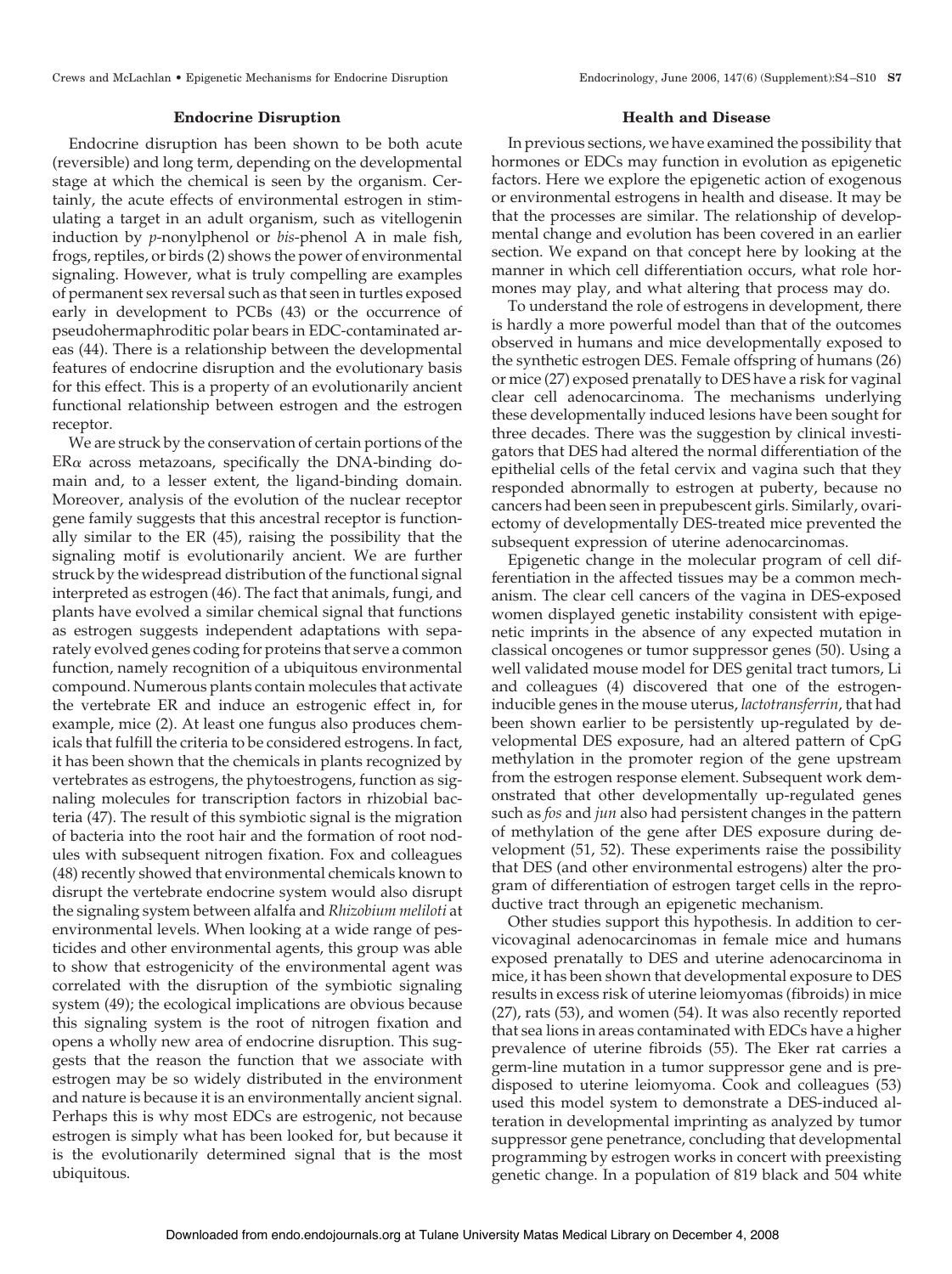women, fibroid status was determined by ultrasound screening or surgical record review, whereas prenatal DES exposure was determined by interview. DES-exposed women had a significantly greater risk for uterine fibroids and tended to have larger tumors. The authors conclude that their study, as well as animal studies, indicate a role for prenatal estrogen in the etiology of uterine leiomyoma in women (54).

In addition to the research linking EDCs, epigenetics, and reproductive disease at the molecular level, a growing body of information suggests that epigenetic effects might extend to gender differences in brain and behavior. Over 70 yr of research with animal models has demonstrated that sex hormones organize the brain perinatally such that the individual's sexuality is modified to determine how the individual's perception and learning abilities respond to nonsexual stimuli. Not only does the nature and amount of hormone affect individual development, but also the timing of this hormone exposure is important. However, although the principle of critical periods of hormone sensitivity is well established in animal studies, the data on human behavior are only now being collected (56). It is well known that conditions such as congenital adrenal hyperplasia, resulting in elevated androgen levels, influence subsequent gender identity and role (57). Even modestly higher *in utero* androgen exposure during fetal life has detectable effects in later adulthood. For example, a female dizygotic twin with a twin brother, as compared with a female dizygotic twin with a twin sister, exhibits more risk-taking behavior (58), has a more masculine pattern of cerebral lateralization (59), and has a more masculine pattern of aggression proneness (60). Psychosocial test scores of young adult women appear to be related to maternal levels of androgen and sex hormone binding globulin (SHBG) they experienced as fetuses (61, 62). That is, a significant portion of the variance among 250 women, aged 27–30 yr, in their gendered behavior can be accounted for by their exposure as fetuses during their mid-trimester of development to the androgens and SHBG in their mothers' circulation.

Waddington's model of a developmental landscape can also be applied meaningfully to the study of mental health disorders, namely that early developmental events can modify an adult individual's subsequent response to environmental and internal stimuli such that successive life-history events make the effect of the processes' underlying complex traits progressively harder to overcome. Indeed, Woolf (63) and Grossman and colleagues (64) have applied the concept of a developmental landscape to the understanding of the etiology of schizophrenia, fragile X syndrome, fetal alcohol syndrome, and depression. Both papers present compelling arguments that in psychopathology, early developmental events serve to canalize the individual into an ever-narrowing range of responses. It is significant that methylation has been implicated in the etiology of all of these disorders.

For many psychiatric disorders, there are significant gender differences in relative risk level and severity. In females, the incidence of eating disorders, major depressive disorder, obsessive-compulsive disorder, posttraumatic stress disorders (PTSD), anxiety and panic disorders, seasonal affective disorder, and Alzheimer's disease and dementia are 2-fold higher or greater than in men. Males are at higher risk for early-onset disorders such as autism and schizophrenia. That these disorders may be modulated by hormones is suggested by the fact that the sex differences manifest after puberty or, in the case of schizophrenia in women, increasing symptoms are experienced during pregnancy and postpartum.

Might these gender differences in disease susceptibility, time of onset of symptoms, and drug response in mental health disorders be maintained in populations exposed to various EDCs, but overall risk levels increased? Alternatively, it is possible that the difference may be abolished, with male risk levels equivalent to that of females. This is an important question that deserves study. There are several reports indicating that both men and women exposed to DES *in utero* are more prone to depression compared with their unexposed siblings (65–67). Similarly, autism, a disorder more prevalent in males, has increased significantly in recent decades. New research suggests a relationship between high levels of fetal testosterone and autism (68). Aromatase inhibitors increase fetal testosterone, and some classes of endocrine disruptors are known to function as aromatase inhibitors such as the pesticide Roundup as well as some fungicides.

Thus, research indicates that factors such as stress, drugs, and hormones acting during embryogenesis can not only shape the subsequent behavioral phenotype of the individual but also modify the way the individual responds to adult experiences. The clinical significance of this work resides squarely within the concept identified as the fetal basis of adult disease, demonstrating, for example, that malnutrition in the mother during early pregnancy increases the risk in the child of schizophrenia in adulthood (69 –73). These disorders are often precipitated by stress, which itself alters the endocrine state. Some of the women exposed directly to the World Trade Center collapse while pregnant developed PTSD. These women and their babies have lower cortisol levels compared with mothers who did not develop PTSD and their babies (74).

Building on a long history of research in developmental psychobiology, Meaney (75) has demonstrated that the nature and amount of care a pup receives from the mother modulates its reaction to stress later in life largely through effects on the glucocorticoid receptor (GR) in the hippocampus. This maternal effect can cross generations but is heritable only insofar as its manifestation depends upon the pup's experience in the first week of life. Recently, this group has documented that being reared by a high-quality mother results in the expression of NGFI-A, a nerve growth factorinducible protein, that binds to the first exon of the GR gene, resulting in increased expression of GR (76). High-quality maternal care during this critical period results in the demethylation of NGFI-A and the acetylation of histones. Just as cross-fostering can reverse these molecular and behavioral changes, infusion of methionine, a histone deacetylase inhibitor, into the hippocampus can also reverse these events (77). Is there a counterpart in humans? Caspi and colleagues (78, 79) have demonstrated how the rearing environment can overcome the influence of genotype in the etiology of violent behavior.

# *Summary and Recommendations*

Human health and disease is a complex interaction between the individual's genes and its environment factored over time. An interaction between an estrogen, for example,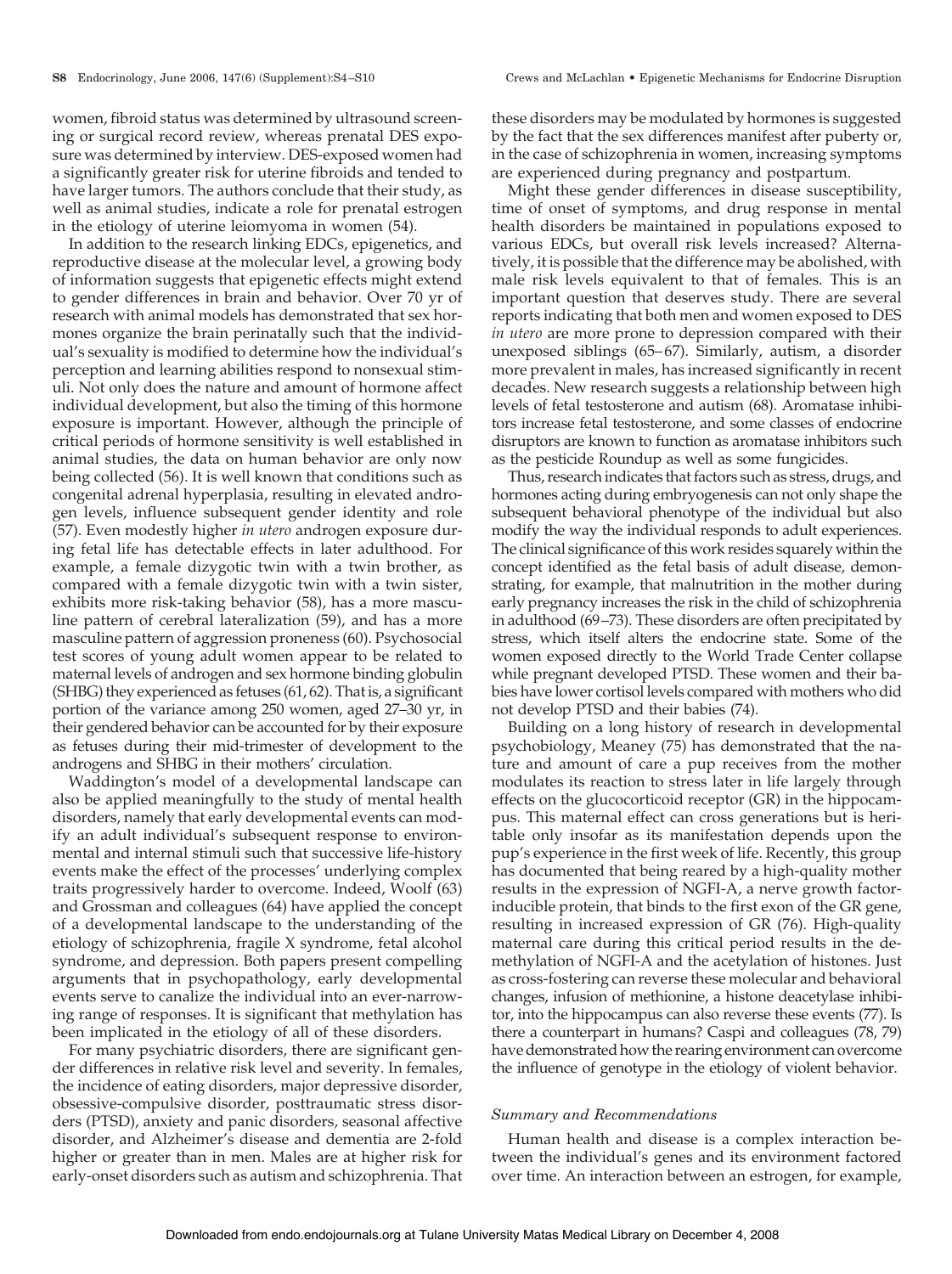Crews and McLachlan • Epigenetic Mechanisms for Endocrine Disruption Endocrinology, June 2006, 147(6) (Supplement):S4 –S10 **S9**

and its receptor that may be normal and healthy in the adult may be catastrophic early in development as evidenced by the prenatal DES story. In the context of epigenetic programming and gene imprinting, we can now understand at a mechanistic level apparently irreversible changes in cell function that can lead to disease as a result of exogenous hormone exposures. We may even begin to understand how that same process may occur with endogenous hormones. Given that the process of gene imprinting is a normal one seen in cell differentiation and genomic allelic silencing, one may speculate that for estrogens or estrogenic chemicals, the distinction between physiology and pathology are blurred. It would seem to be important, then, to determine the epigenetic imprints associated with hormones in normal healthy cells and organs and compare these to the same patterns in diseased or dysfunctional ones. Similarly, endocrine changes underlie all major life-history transitions (*e.g.* puberty and reproduction). As individuals respond to these changes in internal state, they behave differently, thereby changing their environment. These altered behaviors can not only result from chromatin restructuring but also, at the same time, lay the foundation for perpetuating the environment that reinforces them. Given that patterns of imprints are usually the result of a network of signaling pathways that are often developmentally active, we again can see the role for evolutionary, developmental, and psychological thinking in human health (Fig. 1).

Thus, after many years of investigation, we are beginning to understand the mechanisms by which estrogens and other hormones, especially during development, can alter the genetic program of target cells without altering the sequence of DNA itself. This suggests a path to follow in exploring and ultimately



FIG. 1. The fetus is particularly vulnerable to changes in the external and internal environments, which interact to influence fetal development and have both immediate and life-long consequences. Such environmentally induced changes can occur at all levels of biological organization, from the molecular to the organism's behavior and place in society, and tend to be amplified in their consequences as they ascend through these levels. Ultimately, these influences may be epigenetic in nature, inducing mitotically heritable alterations in gene expression without changing the DNA.

coming to understand diseases of many organs and systems that may have environmental or endocrine origins.

### **Acknowledgments**

We thank Christopher McLachlan for her acumen and perseverance in editing the manuscript, Tom Juenger for discussions, Andrea Gore for her editorial comments, and Gwen Gage for her rendering of the figure.

Received September 1, 2005. Accepted December 19, 2005.

Address all correspondence and requests for reprints to: David Crews, Section of Integrative Biology, 2400 Speedway, University of Texas, Austin, Texas 78712. E-mail: crews@mail.utexas.edu.

The preparation of this review was supported in part by National Institutes of Health Grants MH41770 and MH068273 (to D.C.) and Department of Energy Grant DE-FC26-00NT40843 (to J.A.M.).

#### **References**

- 1. **Medawar P, Medawar J** 1983 Aristotle to zoos. Cambridge, MA: Harvard University Press
- 2. **McLachlan JA** 2001 Environmental signaling: what embryos and evolution teach us about endocrine disrupting chemicals. Endocr Rev 22:319 –341
- 3. **Nijhout HF** 2003 The importance of context in genetics. Am Sci 91:416 418
- 4. **Li S, Washburn KA, Moore R, Uno T, Teng C, Newbold RR, McLachlan JA, Negishi M** 1997 Developmental exposure to diethylstilbestrol elicits demethylation of estrogen-responsive lactoferrin gene in the mouse uterus. Cancer Res 57:4356 – 4359
- 5. **Alworth LC, Howdeshell R, Ruhlen RL, Day JK, Lubahn DB, Huang TH-M, Besch-Williford CL, vom Saal FS** 2002 Uterine responsiveness to estradiol and DNA methylation are altered by fetal exposure to diethylstilbestrol and methoxychlor in CD-1 mice: effects of low versus high doses. Toxicol Appl Pharmacol 183:10 –22
- 6. **Anway MD, Cupp AS, Uzumcu M, Skinner MK** 2005 Epigenetic transgenerational actions of endocrine disruptors and male fertility. Science 308:1466 –1469
- 7. **Dolinoy D, Weidman JR, Waterrland RA, Jirtle RL,** Maternal genistein alters coat color and protects *Avy* mouse offspring from obesity by modifying the fetal epigenome. In press
- 8. **Newbold RR, Hanson RB, Jefferson WN, Bullock BC, Haseman J, McLachlan JA** 1998 Increased tumors but uncompromised fertility in the female descendants of mice exposed developmentally to diethylstilbestrol. Carcinogenesis 19:1655–1663
- 9. **Newbold RR, Hanson RB, Jefferson WN, Bullock BC, Haseman J, McLachlan JA** 2000 Proliferative lesions and reproductive tract tumors in male descendants of mice exposed developmentally to diethylstilbestrol. Carcinogenesis 21:1355–1363
- 10. **Waddington CH** 1942 Canalization of development and the inheritance of acquired characters. Nature 150:563–565
- 11. **Gilbert SF, Sarkar S** 2000 Embracing complexity: organicism for the 21st century. Dev Dynam 219:1–9
- 12. **Edinger, RS, Mambo, E, Evans, MI** 1997 Estrogen-dependent transcriptional activation and vitellogenin gene memory. Mol Endocrinol 11:1985–1993 13. **Andres, AC, Muellener, DB, Ryffel GU** 1984 Persistence, methylation and
- expression of vitellogenin gene derivatives after injection into fertilized eggs of *Xenopus laevis.* Nucleic Acids Res 12:2283–2302
- 14. **Huang WW, Yin Y, Bi Q, Chiang TC, Garner N, Vuoristo J, McLachlan JA, Ma L** 2005 Developmental diethylstilbestrol (DES) exposure alters genetic pathways of uterine cytodifferentiation. Mol Endocrinol 19:669 – 682
- 15. **Fei X, Chung H, Taylor HS** 2005 Methoxychlor disrupts uterine Hoxa10 gene expression. Endocrinology 146:3445–3451
- 16. **Waddington CH** 1953 Genetic assimilation of an acquired character. Evolution 7:118 –126
- 17. **Cubas P, Vincet C, Coen E** 1999 An epigenetic mutation responsible for natural variation in floral symmetry. Nature 401:157-161
- 18. **Sollars V, Lu X, Xiao L, Want X, Garfinkel MD, Ruden DM** 2003 Evidence for an epigenetic mechanism by which Hsp90 acts as a capacitor for morphological evolution. Nat Genet 33:70 –74
- 19. **Ellegren H** 2000 Microsatellite mutations in the germline: implications for evolutionary inference. Trends Genet 16:551–558
- 20. **Ruden DM, Garfinkel MD, Xiao L, Lu X** 2005 Epigenetic regulation of trinucleotide repeat expansions and contractions and the "biased embryos" hypothesis for rapid morphological evolution. Curr Genom 6:145–155
- 21. **Holliday R** 1987 The inheritance of epigenetic defects. Science 238:163–170
- 22. **Holliday R** 1998 The possibility of epigenetic transmission of defects induced by teratogens. Mutat Res 422:203–205
- 23. **Ohtake F, Takeyama K-L, Matsumoto T, Kitagawa H, Yamamoto Y, Nohara K, Tohyama C, Krust A, Mimura J, Chambon P, Yanagisawa J, Fujii-Kuriyama Y, Kato S** 2003 Modulation of oestrogen receptor signaling by association with the activated dioxin receptor. Nature 423:545–550